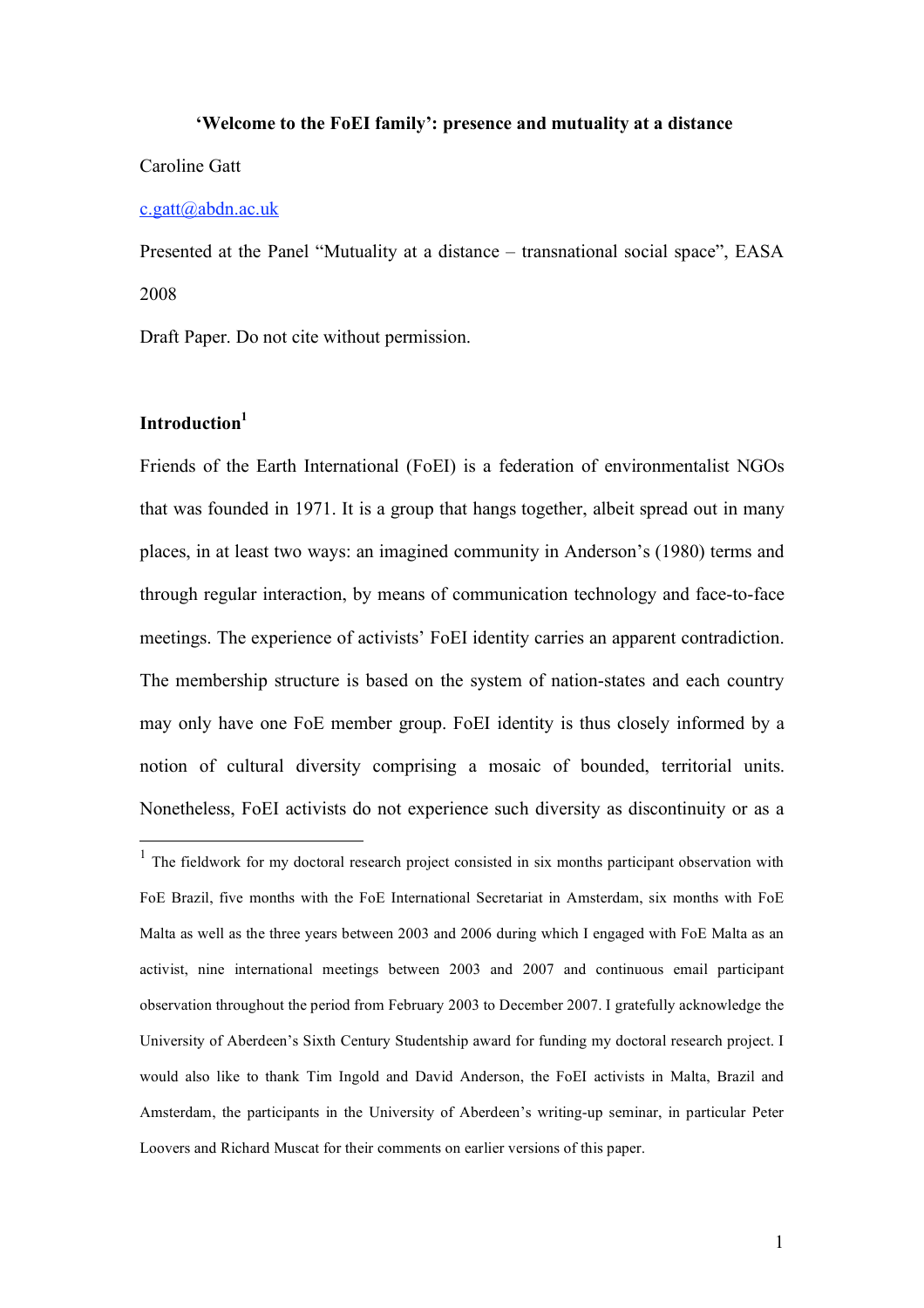barrier to mutual belonging. In fact, as it is for many people who regularly engage with communication technologies their regular interaction by telephone or Internet is experienced so much as presence that I would hesitate to call it 'at a distance'. Instead it might better be referred to as 'non-face-to-face interaction'. However, it is widely felt that face-to-face experiences are essential for their use of communication technology to be successful as presence.

Ingold (1993) shows that the theory of culture which equates 'difference' with 'discontinuity', implicit in the notion of discrete cultures and in its more diluted form as cultural diversity, is a product of the homogenising idiom of modernity. He calls identity-by-contrast, where difference is drawn as a boundary, *attributional* identity. On the other hand, mutual belonging that is based on immersion in joint action develops a sense of *relational* identity. Here, difference is a function of every participant's position 'within a continuous network or field' (*ibid*, 229). FoEI activists are identified in the first instance by their national attributional identities. However they need to develop their relational identity in order for non-face-to-face interaction to be successful in maintaining their sense of mutual belonging 'at a distance'. The FoEI meetings are the primary contexts where activists, by being immersed in joint action, develop these relational bonds.

In this paper I focus on how the international meetings allow FoEI activists' to develop relational bonds. In effect the particular way these relational bonds are created during the international meetings is what facilitates the experience of nonface-to-face interaction as presence. I do this in three steps. First I shall give an overview of FoEI and the activists' non-face-to-face interaction. Second, I summarise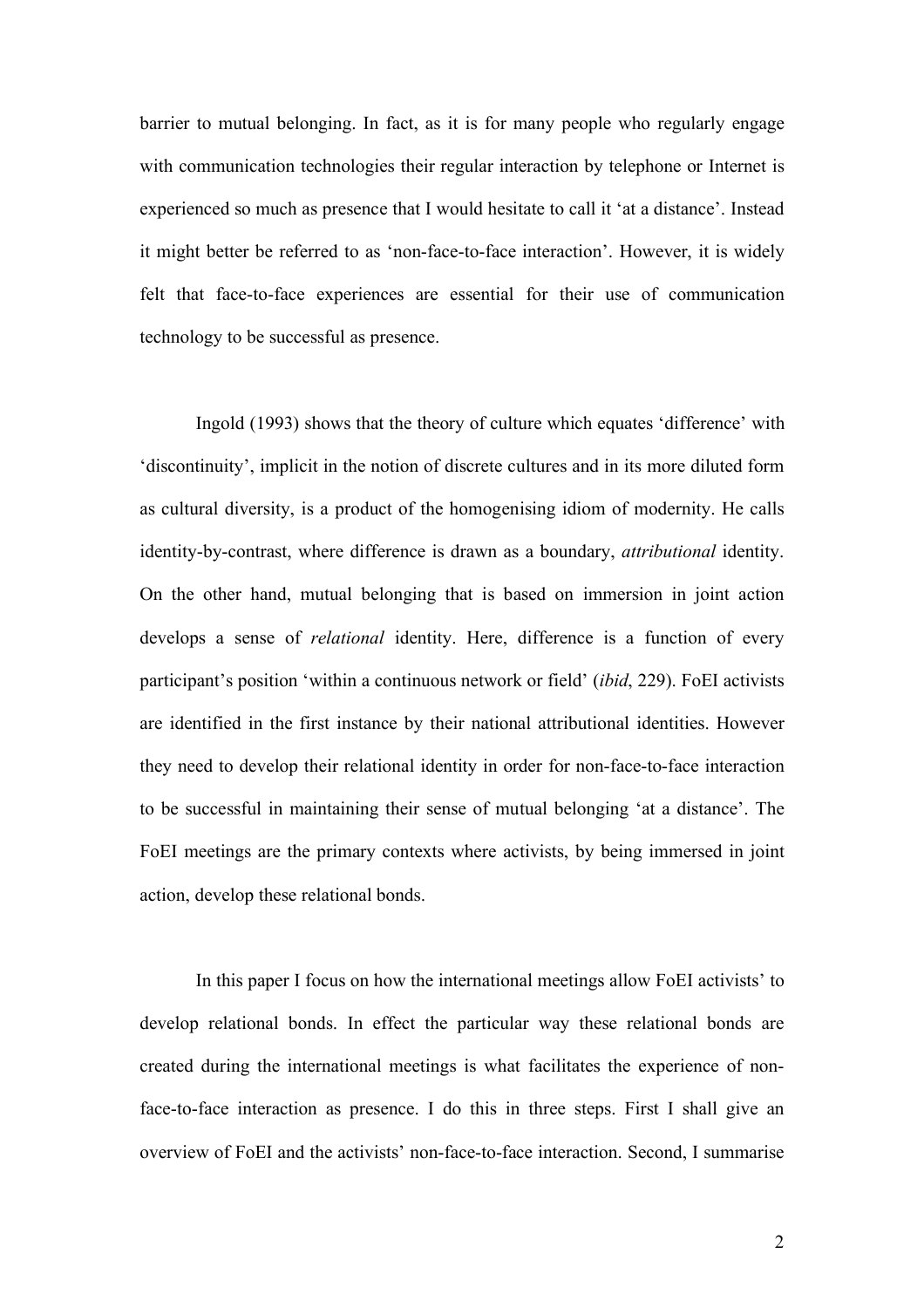Ingold's argument about 'cultural diversity', in order to show the distinction between relational and attributional senses of identity. Third, an analysis of a FoEI international meeting will shed light on the particularity of such meetings and the way in which the relational bonds developed or reinforced there facilitate the experience of non-face-to-face interaction as presence.

But first I must explain why this paper on an international environmentalist NGO federation is appropriately placed in a workshop about mutuality at a distance in migrant communities. Firstly, discussing my research with a fellow student in Aberdeen we realised that the way FoEI activists work and build their sense of mutuality is virtually identical to the practices of transnational migrant organisations, such as the Ukrainian Youth Association (UYA – www.cym.org/uk). The issues of building mutuality at a distance for such migrant communities could therefore be very similar to FoEI's experience. For the UYA and FoEI there is both a sense of imagined community and actual interaction in the context of the organisation which embodies their respective identities. For both migrants in the UYA and FoEI activists, their birthplaces are different and individuals in both cases have as much in common as they might also not have in common. Secondly, Rouse (2002) argued that the Aguillian migrants maintained a community dispersed in different places primarily by two means: regular travel and daily communication by telephone. Like the Mexican migrants the FoEI activists' sense of mutual belonging also partially derives from their regular meetings and use of communication technology. In this paper I suggest what actual experiences, relations and practices *allow* communication technology to be facilitate the maintenance of social ties in the absence of face-to-face interaction which is so central to many migrants.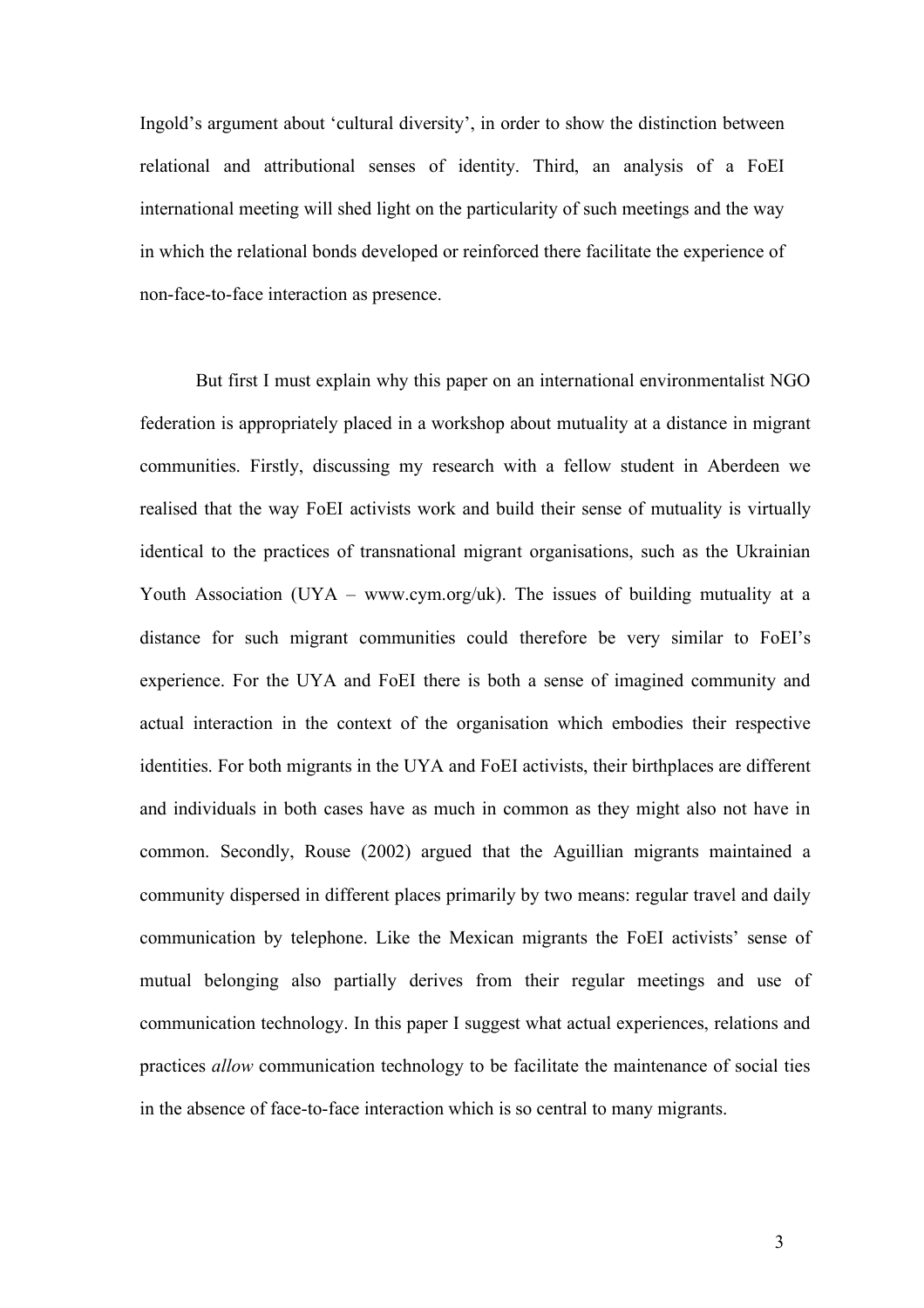#### **An outline of Friends of the Earth International**

On its website FoEI is described as the 'World's largest grassroots environmental network, uniting 69 national member groups and some 5000 local activist groups [on every inhabited continent]' (www.foei.org). It goes on to say that the network unites around two million activists. FoEI is an environmentalist federation that includes social issues as an integral aspect of its environmentalist ideology and policies. Consequently FoEI puts a considerable emphasis on having a decentralised organizational structure. Indeed, FoEI expresses this focus on decentralization by referring to itself as a 'grassroots' federation. Although the actual discourse and practice of decentralization in FoEI deserves further analysis, the ideological aim of decentralisation in FoEI has resulted in a significant diversity of member groups and types of environmentalism. For instance there are primarily nature conservation groups – such as Global 2000 (FoE Austria) – as well as environmental and human rights advocacy groups – such as the Legal Rights and Natural Resources Center, *Kasama sa Kalikasan* (FoE Philippines) – and each member group has its own unique mission statement. There are nonetheless some common membership requirements including independence from religious or ethnic movements, political parties and economic interest groups, and a democratic, non-sexist structure.

The diversity of groups is taken to express both the grassroots nature of FoEI and its widespread presence in the world. In fact, as can be seen in the description of FoEI that I quoted above, these two aspects are central to the identity, as well as rhetoric, of FoEI. At a basic level the diversity of groups is achieved by awarding membership status to already established groups and by restricting membership to one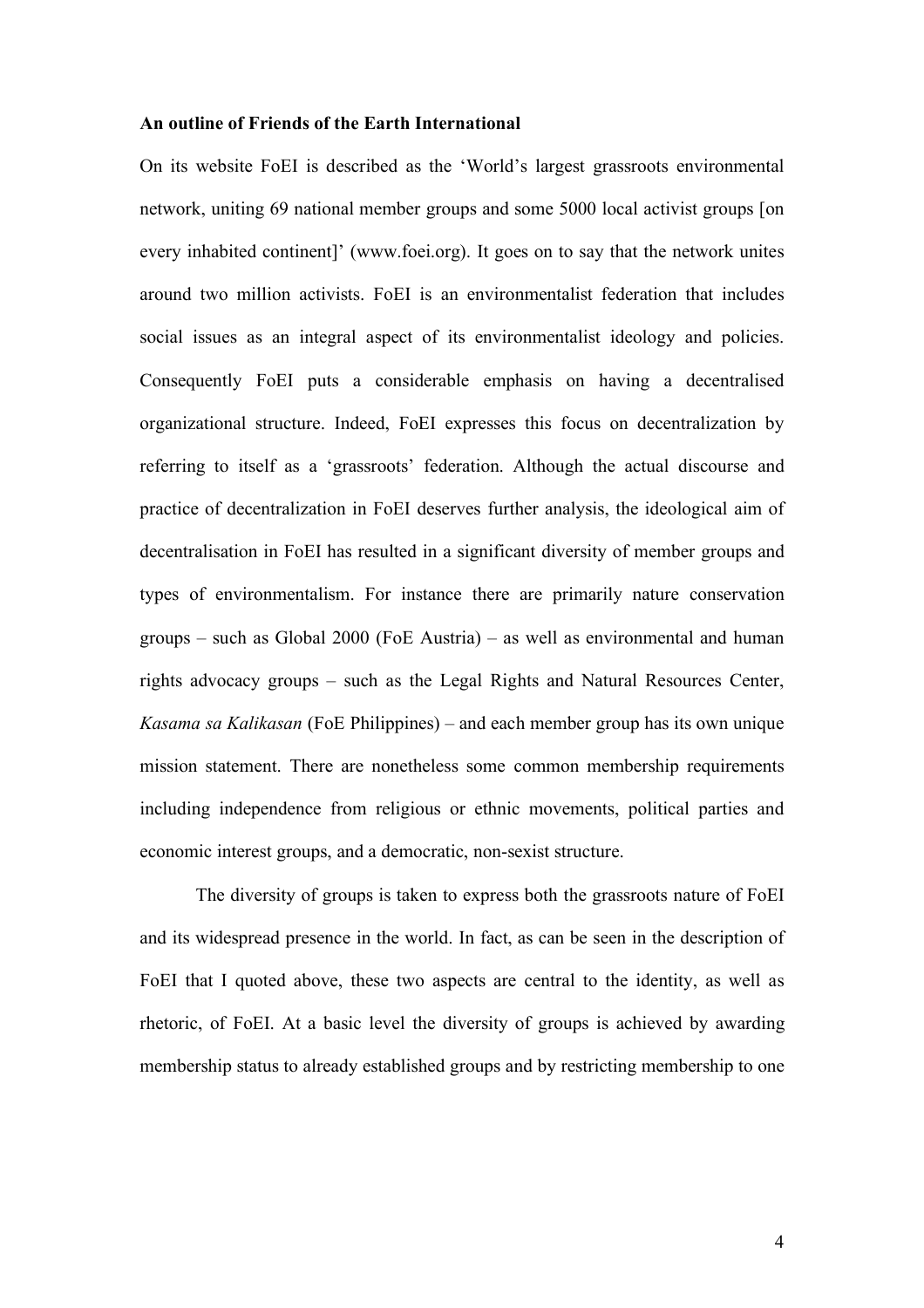FoE group per country.<sup>2</sup> FoEI member groups are expected to be active in their own localities (in local, regional and national contexts) as well as to participate, within their organisation's capacity, in FoEI activities. Therefore the identity of FoEI member groups is couched in two different terms: firstly, their national identity, including their different experiences of environmentalism in their respective home countries, and secondly their cooperation with FoE activists from other countries. These two aspects are not simply two features of a single type of identity. Rather they attest to two different senses of identity – attributional and relational. As I shall show, this difference challenges basic assumptions of how identity in anthropology is understood.

As *national* member groups, in the idiom of modernity within which nationstates are defined, their differences (of nationality, experience, ideology…) are implicitly construed along lines of discontinuity (notional, bureaucratic…) between such states and this discontinuity is the basis upon which membership criteria are founded. However, in the interaction between FoEI activists from different countries the boundaries imagined by their respective national, attributional identities are apparently bridged. This is not because they hold in common an overarching identity as environmentalists. As I have already mentioned, there are considerable differences among the ideologies and practices of environmentalism within FoEI that are not only accepted, but also considered essential to its representativeness. Rather, in their daily interaction, their immersion in FoE work develops bonds of mutual belonging where difference does not equal discontinuity.

<sup>&</sup>lt;sup>2</sup> Except in the UK, where there is a FoE Scotland and a FoE EWNI (England Wales Northern Ireland) and in Belgium, where there is a FoE Flanders and a FoE Wallonie.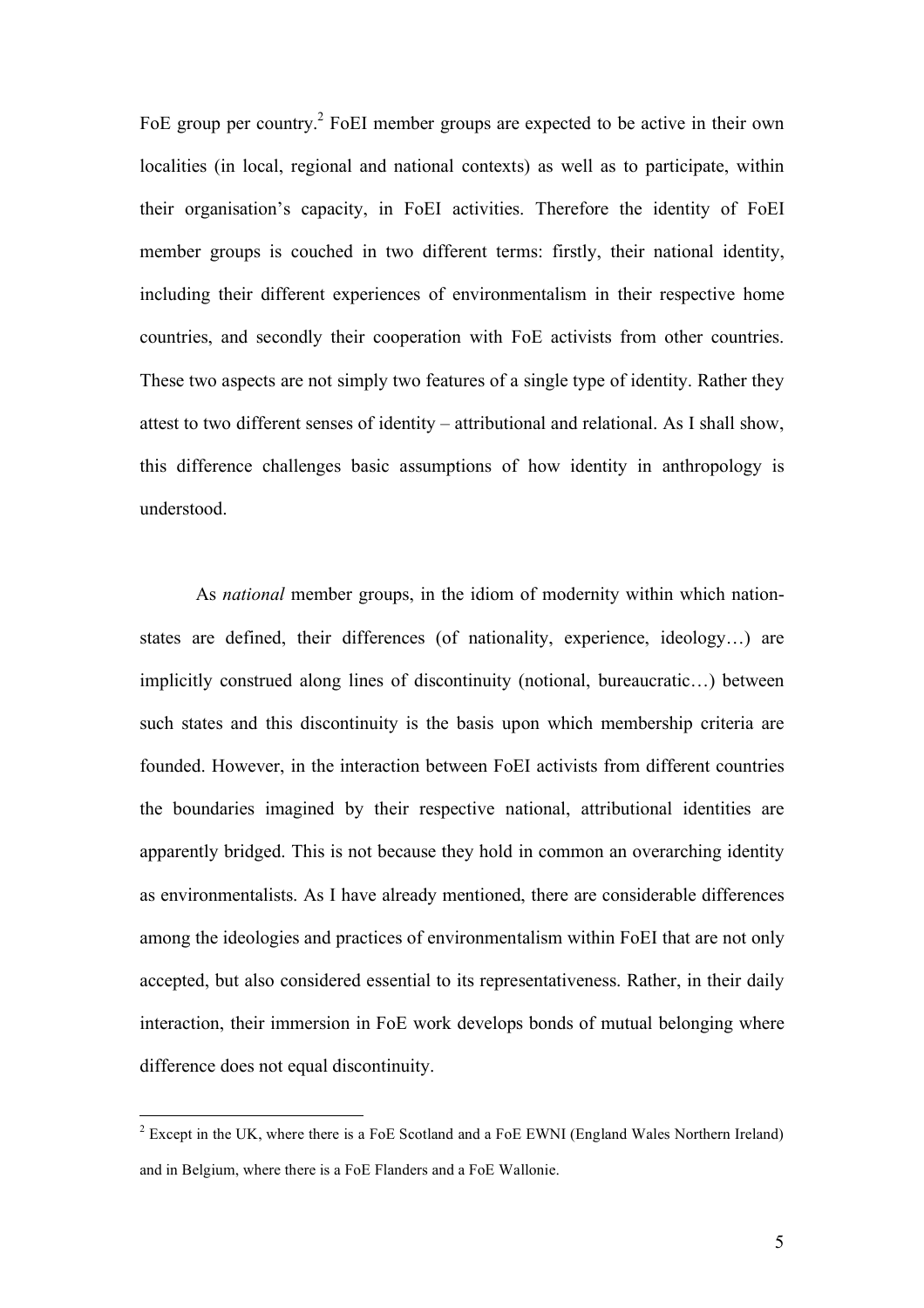FoEI activists make intense use of communication technology in their daily work. The activists interact by telephone, telephone conferences – telephony via the Internet, such as Skype, has made telephoning even more widespread – individual email and email groups. 'FoEI All' is an email group open to any FoEI activist who asks to be added to the list of addressees. Each working group – called a programme – has its own email group and different campaigns and projects each have their own email group, sometimes called discussion groups. Over and above all this, the two national member groups FoE Malta and FoE Brazil and the International Secretariat, with which I did fieldwork, also have their own internal email groups. These are only the contexts in which FoEI activists interact. As part of their daily work the activists also participate in numerous other fora, both Internet-based and face-to-face with activists from other networks as well as with non-activists.

In the activists' engagement with communication technology there are different types of presence. The difference between the types of presence is partly related to the type of technology – telephone, email or instant messaging – and of its particular use – conference and group emails or one to one conversations, emails or chat messaging. That people are present to each other by means of communication technology is evident in at least three different ways:

- participation by telephone is considered 'official presence' for some meetings that require participation for the fulfilment of duties in certain official posts
- email discussions, where a press release, a policy, a document etc... is sent to a group of emails and then comments, feedback, amendments, discussion etc… is carried out by people responding to the whole group –

6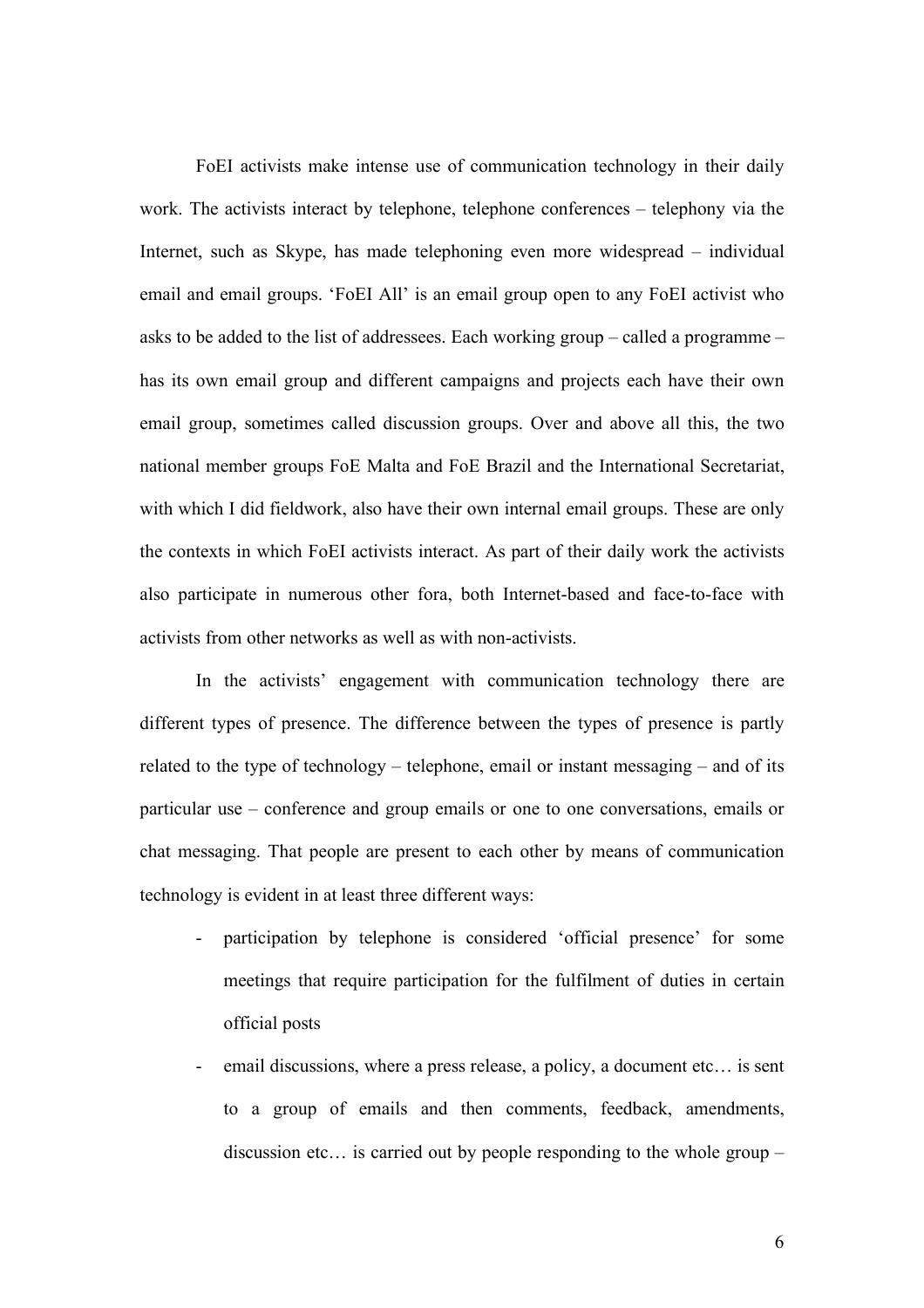this involvement is considered participation to the same degree that round table discussion is considered participation. For instance FoE Malta worked primarily in this way for a number of years. In both the FoE Brazil and the FoE International Secretariat offices much of the work is also done by email groups, even if some of the people in that group are in the office. This makes it possible to include people from different FoE member groups and people who have different office schedules.<sup>3</sup>

Many activists develop intimate friendships or working relationships based on a mixture of face-to-face and non-face-to-face relations. Due to limited space I will describe in more detail only the first of these three types of presence.

At the International Secretariat (IS) in Amsterdam Griet, the executive director of the office moved to Washington for family reasons. For various reasons she remained the director of the IS but she works from Washington. To fulfil her duties as director, Griet works on documents at home and participates in email discussions, she travels to Amsterdam for executive committee meetings and for other annual office meetings (such as the office retreat or annual staff reviews)<sup>4</sup>, she discusses projects with individual staff and with groups by telephone or telephone conference and

- they were employed for different numbers of hours per week, or
- they were volunteers, or
- they had work outside the office, or
- they worked from home for various reasons.

<sup>&</sup>lt;sup>3</sup> In all three FoE groupings that I worked with during fieldwork, the activists did not all have the same office hours. This was either because

<sup>&</sup>lt;sup>4</sup> Griet also arranges work meetings in Amsterdam during the periods when she will be in Europe to visit her family in Belgium.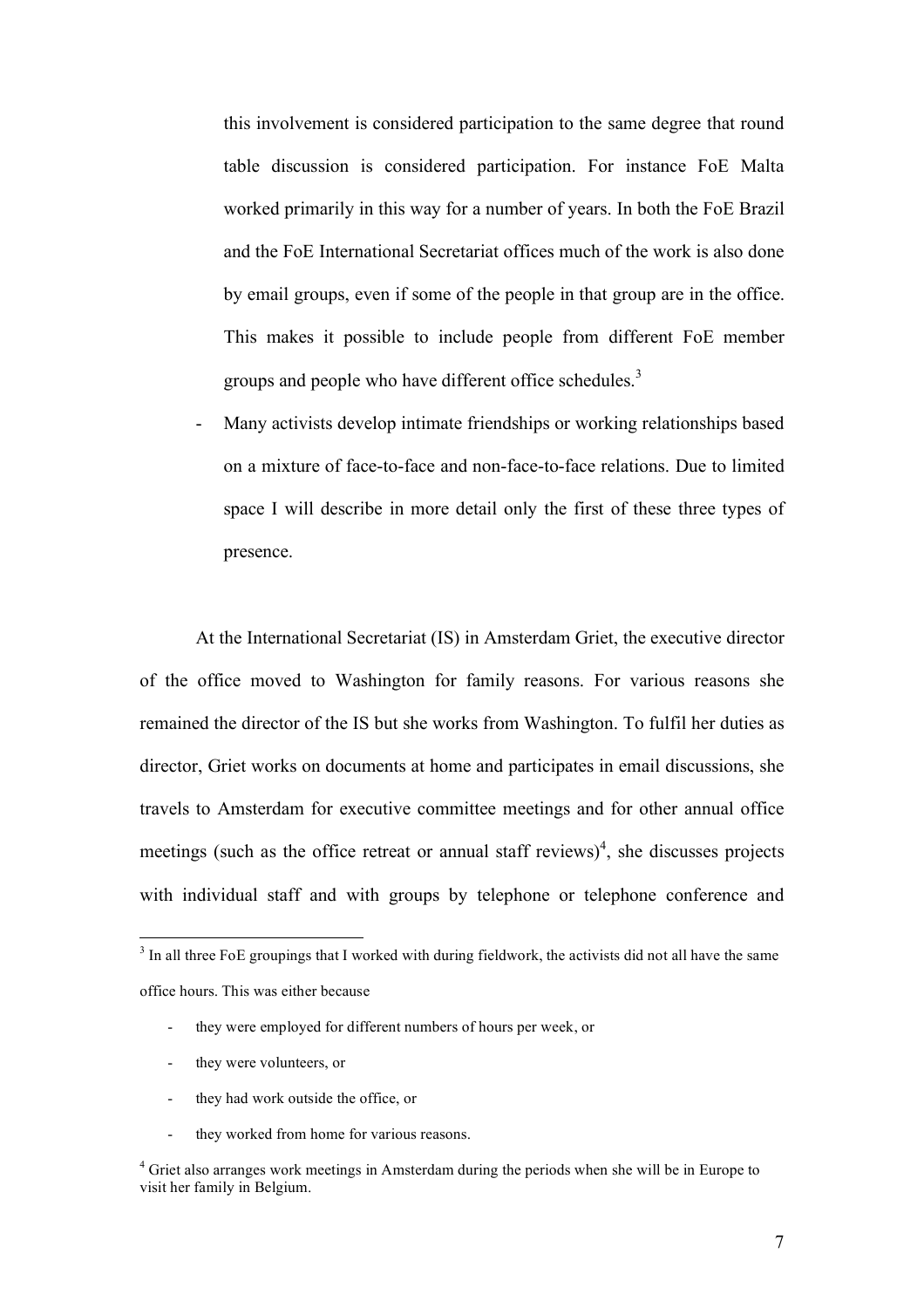finally she participates in the weekly staff meetings by means of a telephone conference device. This device transmits voice in analog, which makes voice more audible and most importantly reduces delay. The reduction of delay in telephone conversations and conferences is crucial because one of the experiences that most successfully creates presence is the perception that there is no unusual gap between the moment an interlocutor speaks and the moment this is heard.<sup>5</sup>

During the staff meetings the staff who are in the office at the time would sit around a large oval table. Most times there were at least nine people around the table. The telephone conference device, a flat circular microphone/speaker, would be placed in the middle of the table. When the meeting was due to start one of the staff would press a button to call Griet. A dial tone would be heard and then Griet saying 'hello'. After it had been decided who would chair the meeting and who would keep minutes the first part of the meeting was generally a round of reports from the staff and volunteers about their work in the previous week and their plans for the next week's work. During this round the device was pushed around the table to be closer to the speaker to help Griet hear well. Griet's voice was always clear in the Amsterdam office, but she often could not hear well – either the person speaking in the A'dam office was too far from the device's microphone or there was noise coming from the street outside Griet's window. In the A'dam office the activists addressed each other

<sup>&</sup>lt;sup>5</sup> With instant messaging this would be a gap between one sends the message and then receives the answer. The expectation of a gap in messaging changes since the messages are written and most people expect that you will be messaging with more than one person at a time. However most instant messaging programs inform you with a message at the bottom of your chat window that the other person 'is writing a message'. This has the same effect of hearing the voiced response of someone on a telephone, the experience is the same – I have sent a message and the person I am chatting with responded in the usual time of a face-to-face conversation.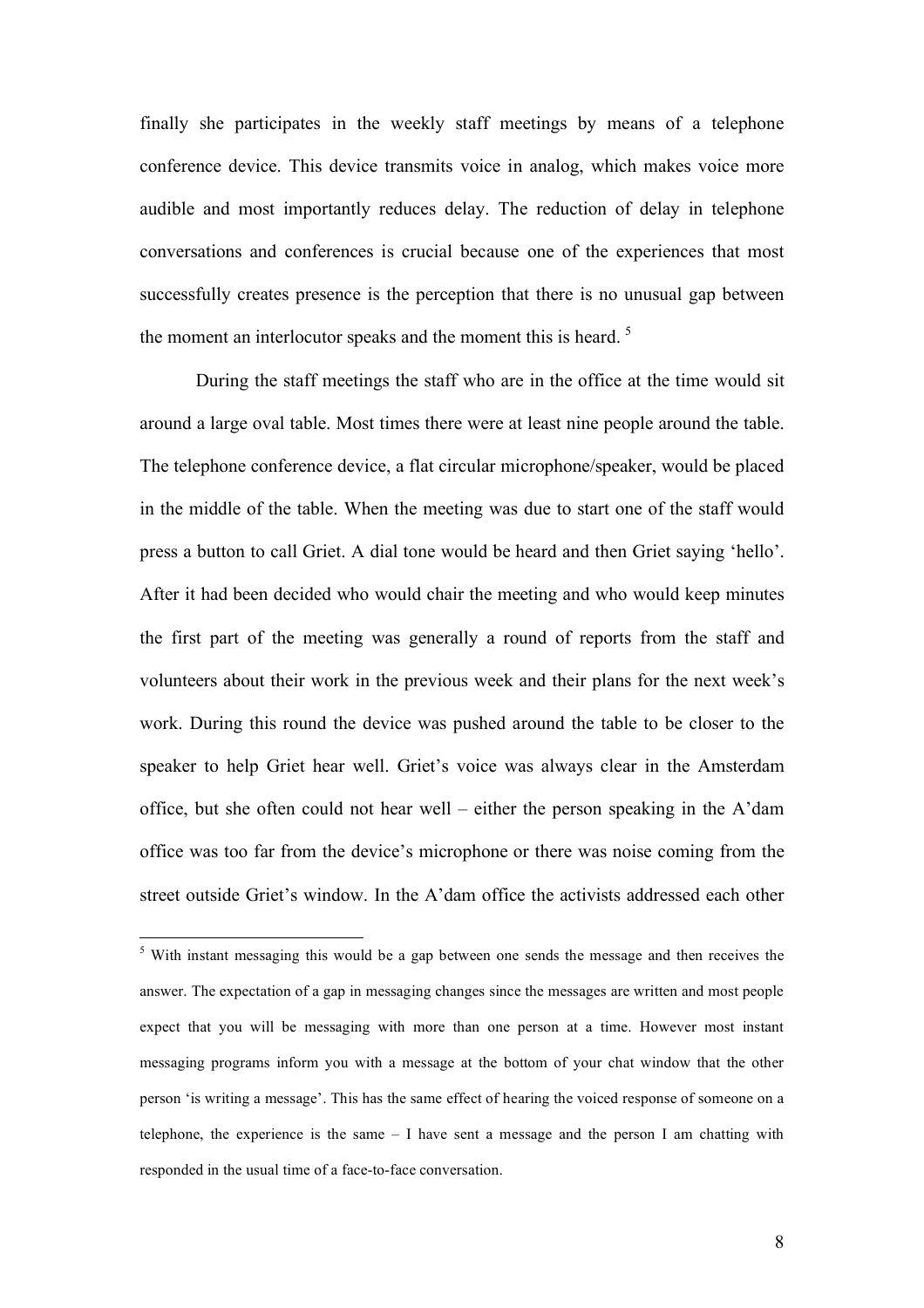and the device (Griet) when speaking. The listeners however shifted between looking at the speaker, their notebooks while they took or reviewed the notes they were taking, or at an unfocused spot on the table. In these telephone conference meetings the voice is the most important aspect of a person's participation and facing each other is reduced in importance even among those in the same room.

Aurora is a long-standing activist from FoE Italy, she has been in the forefront of FoEI's international activities for almost thirty years and she is considered one of the authorities on FoEI history. During a meal at a MEDNET (FoEI Mediterranean Network) meeting in Rome in 2006, she explained that,

"telephone and email are wonderful, they have really facilitated our work. But if I don't know the person writing the email or speaking on the other end of the phone it's so easy to have misunderstandings.'

Aurora's comment cannot be taken to represent the situation of the entire federation. In fact there are many FoEI activists who cooperate on projects yet have never met face-to-face. Yet these projects are generally set up in the first place by people who know each other face-to-face. In addition, in consonance with Aurora's experience, FoEI still invests considerable amounts of energy, time and money on face-to-face interaction such as the meeting I describe below and staff exchanges. For this reason in order to understand how the activists are successfully present to each other by means of communication technology it is also important to explore what happens during face-to-face meetings.

## **The discourse of homogeneity and discontinuity in the idiom of modernity**

Anthropological discourses have recently embraced the idea of unboundedness. Nonetheless, the notion of 'cultural diversity' remains at the core of mainstream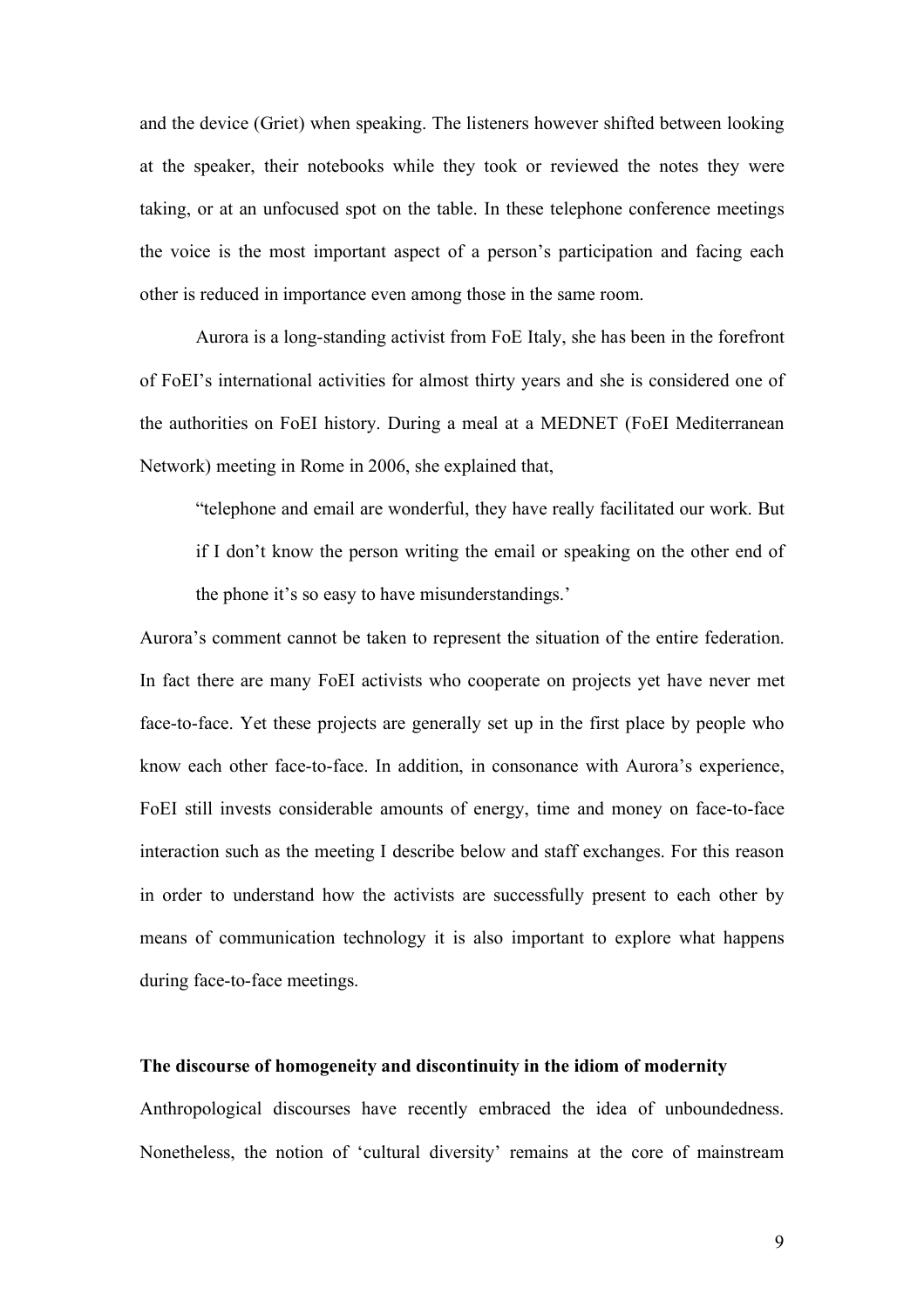understanding of the diversity of human lifeways, possibly because the relational alternative is yet to be widely explored in ethnographic projects. This notion perpetuates the perception of cultures as bounded entities. In what follows I will trace some of the pivotal assumptions underlying the notion of 'cultural diversity' to show how the two senses of identity (attributional and relational) are based on different premises and are therefore indeed different types/senses of identity and not just characteristics of a single type of belonging.

Barth's (1969) Introduction to his seminal collection on *Ethnic Groups and Boundaries* problematised the old assumption that cultures were 'naturally' bounded units, showing how the boundaries between ethnic groups were not simply given as a consequence of mutual isolation but are rather formed through social processes of inter-ethnic interaction. Although his analyses of inter-ethnic interaction, interdependence and changing membership dispelled the false idea that such diversity was maintained through isolation (*ibid)*, the assumption of (and focus on) boundaries perpetuated that very notion of discontinuity. This is still evident even in anthropological work that talks of interconnection (or of fluidity as interconnection), because for something to become interconnected it needs to have first been disconnected (Ingold 1993, 215).

The notion of the boundary was seemingly so necessary because, as both Barth (1969) and subsequently Cohen (1985, 2000) insist, the identities they describe are putatively absolute, not relative. For instance Cohen (2000, 4) argues that the contributors to his edited volume 'do not describe people as being more or less White/Aboriginal/Celt/Maori and so on, but as unambiguously one or the other.'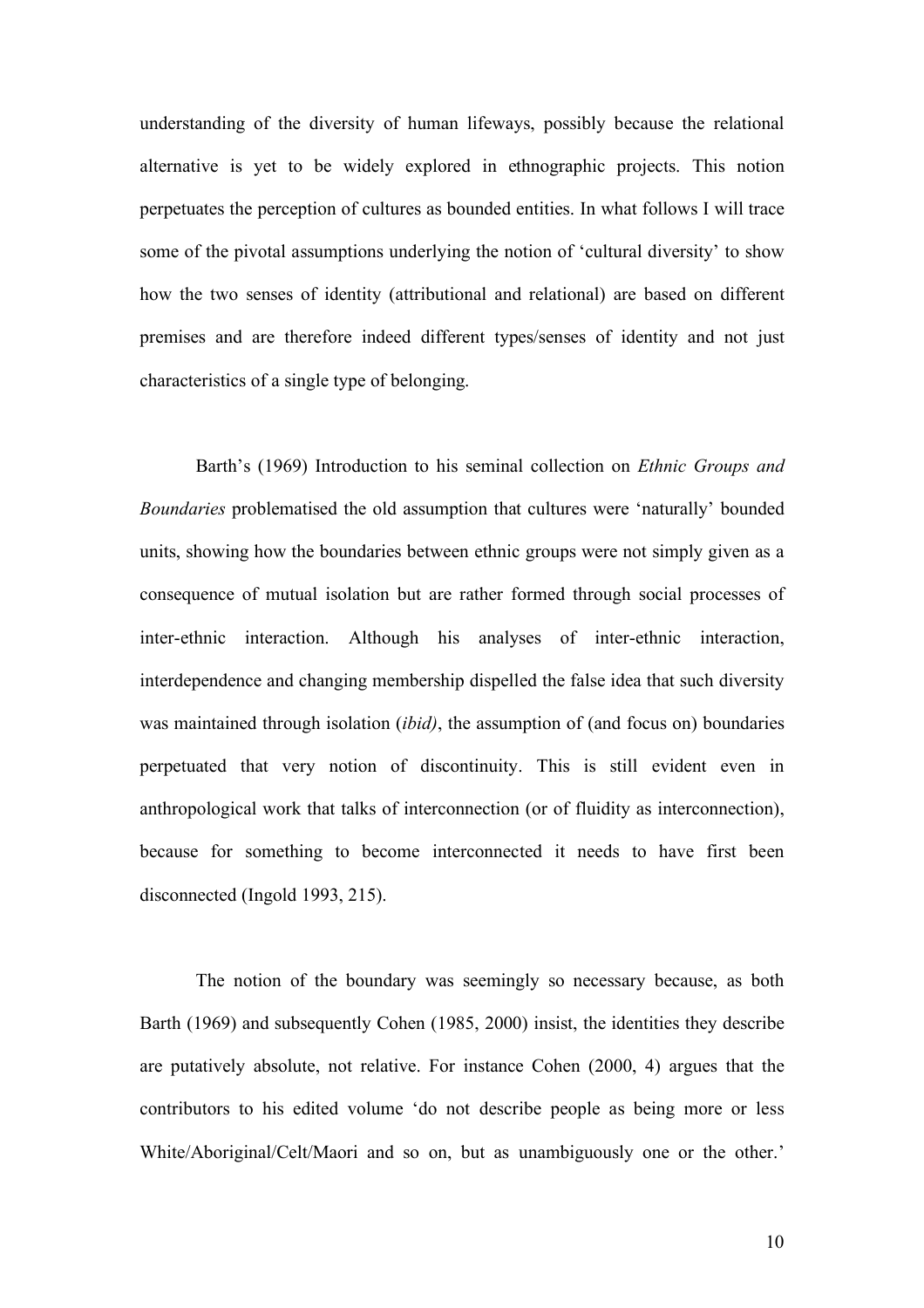However, Ingold (1993, 218) traces the notion of discontinuous, discrete cultures (or absolute identities) to the universalising and homogenising discourse of modernity. When defining identity as absolute what is being focused on is what Ingold calls identity-by-contrast. Comparing relational identity with attributional identity, Ingold (1993, 228) argues that

'the experiential centre from which a person lives his life in the world (and from which lines of relationship radiate *outwards* to incorporate others) is converted into a boundary *within* which his life-world, and hence the domain of his relationships, is contained. *We*, far from expanding to embrace the other, can include only those who share this life-world, as opposed to *they* who do not.'

He shows that due to the discontinuity constitutive of attributional identity and the internal homogeneity it implies, as a notion it cannot adequately *explain* collective senses of belonging.

Ingold shows that the understanding of bounded cultures depends on a particular theory of perception: *indirect* perception. Indirect perception posits that the body receives stimuli, but that those stimuli can only make sense if they are interpreted by a cultural system of meanings in the mind of a person. This cultural system of meanings is learned by interaction with other people in a process of enculturation or socialisation. However this theory poses an irresolvable dilemma: '[h]ow can culture, as a system of meanings, be acquired by experience if experience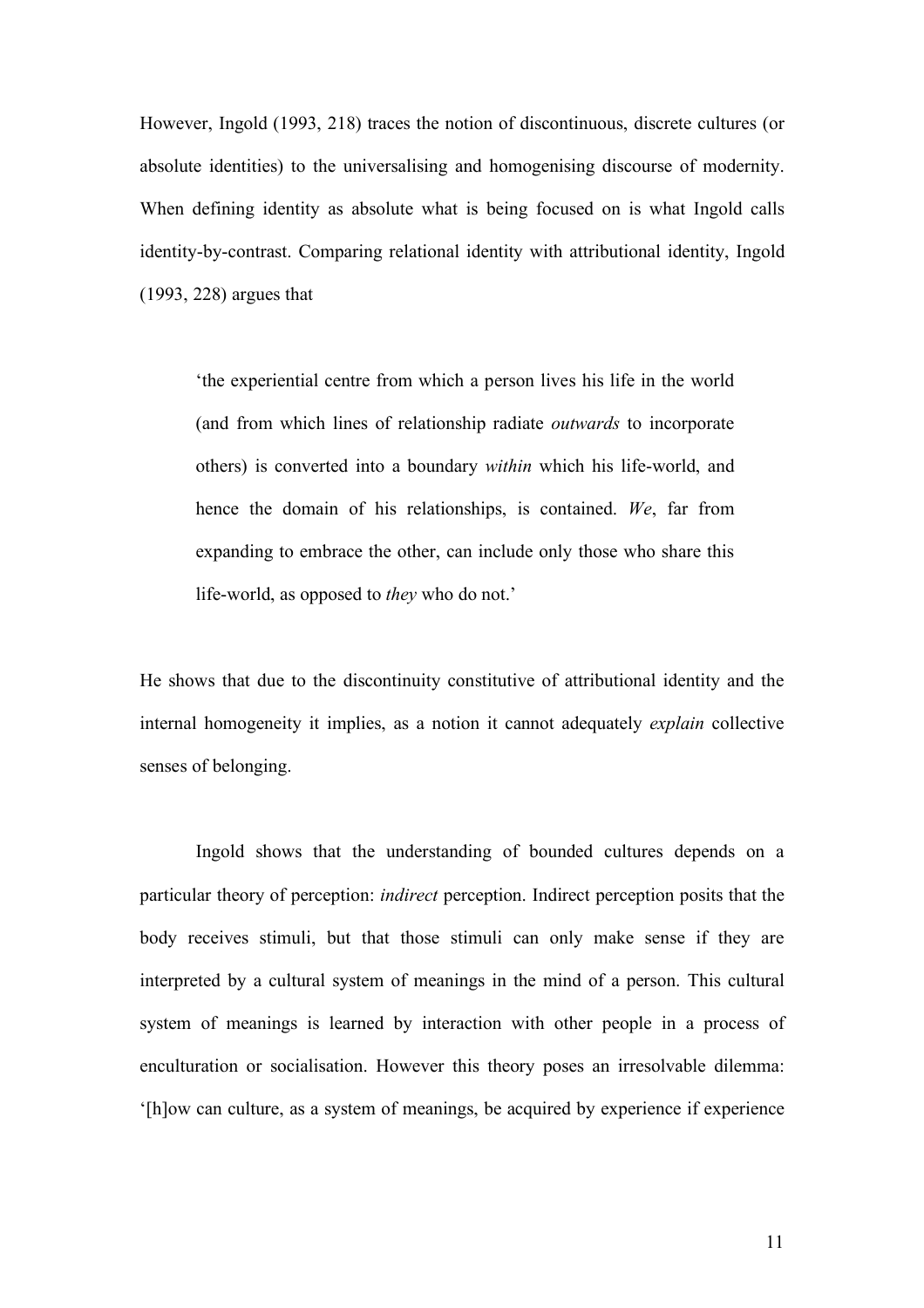only acquires meaning by way of culture?' (*ibid*, 220). However children all over the world do learn to become knowledgeable members of their communities (*ibid*, 222).

In answer to the problem Ingold adapts Gibson's theory of *direct* perception, where perception is the direction of attention in a single continuous world (as opposed to its being the interpretation of raw data through different frameworks of cultural construction). With direct perception, learning is a direction of attention to the same affordances in an environment achieved through participation in joint action. The 'awareness of living in a common world, establishes a foundational level of sociality … and constitutes the relational baseline' (*ibid*, 223). Furthermore 'this continuity is the precondition for our engagement with others and for the mutual understanding without which the entire anthropological enterprise would be impossible' (*ibid*, 230). Therefore, a relational identity is based on the experience of engaging with others in joint action, and difference does not create a barrier to mutual belonging.

In consonance with this, Barth (2000) has refined his position to take into consideration not only different possible conceptualisations of the notion of boundary, but more importantly that not all collective senses of identity entail the notion of a boundary at all. For instance the sense of community for the Baktaman in New Guinea is based on reciprocity and shared abstinences (taboos). Another instance are the Basseri, a group of Persian nomads whose group conceptualisation is informed by the notion of the 'camp'. The camp in turn coheres as long as there are positive decisions to travel together. When these change the camp simply divides. The notion of a boundary is entailed in neither of these groups' conceptualisations of group coherence.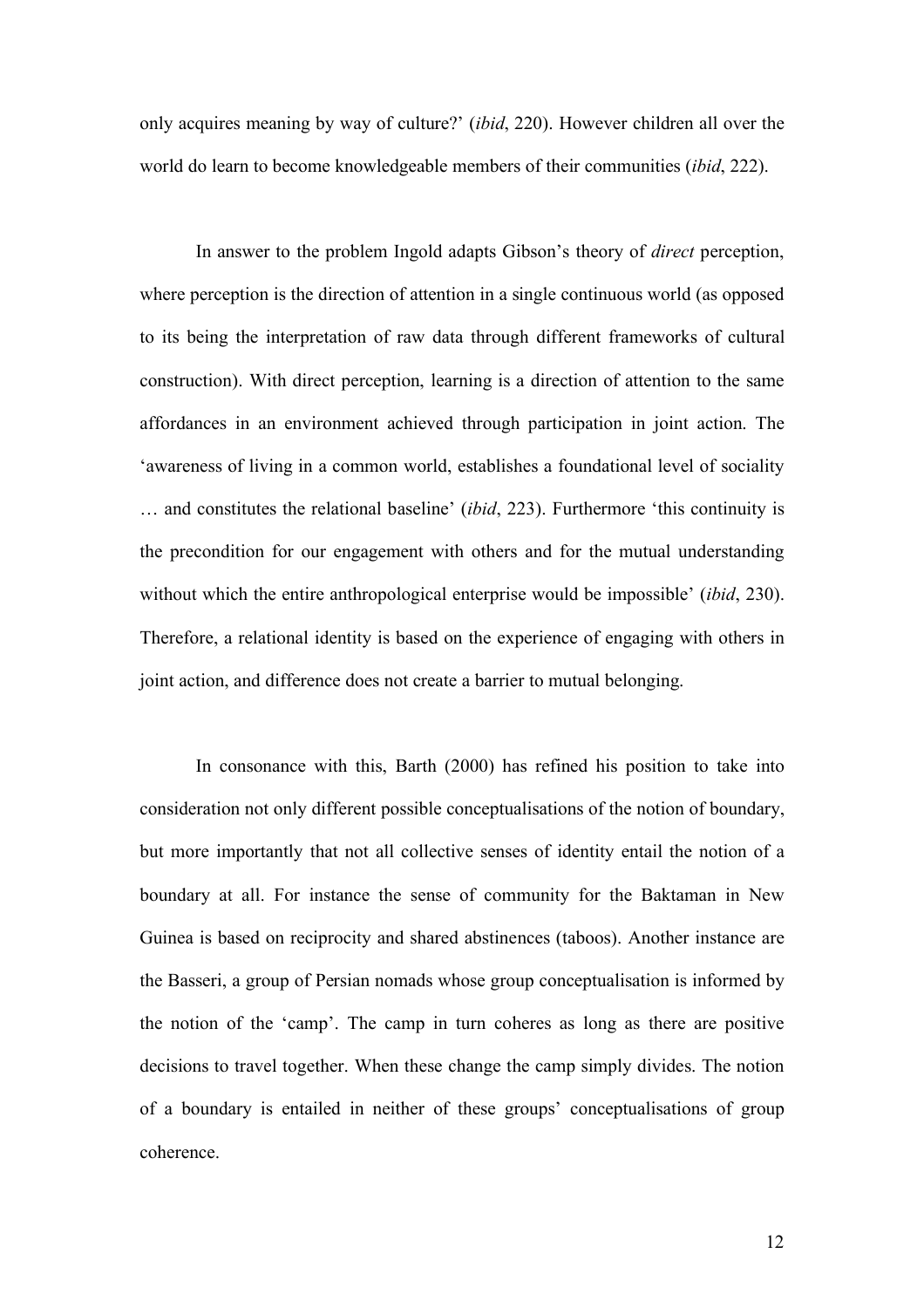Ingold (1993, 229) argues that people do develop a sense of attributional identity when their relational ties are threatened or lost. Although not using Ingold's specific terms, Barth (2000, 32-33) offers a poignant illustration of the shift from relational to attributional identity. He relates the work of Bringa (1995) in Bosnia, before and throughout the conflict. Bringa shows how the members of a village related to each other primarily on the basis of neighbourliness, but also love, friendship, work, exchange, affinity, kinship and only in certain circumstances by congregation or ethnicity. However, as rumours and subsequently experience of interethnic violence increased, congregation and ethnicity became more salient and the other relations were slowly cut off. The inhabitants of this village came to experience an actual breach in their relations and thus the consolidation of a sense of ethnic identity couched in attributional terms.

In the case of FoEI the opposite occurs. The activists from different national member groups start out as *not* having relational ties (although there are interesting exceptions), and already subscribing to the attributional identity implicit in their selfdefinition as members of *national* groups. Like an anthropologist beginning their fieldwork, FoEI activists increase their interaction and relations with other FoEI activists. Consequently the discontinuity implied by their attributional identities is reduced. Thus their differences (of nationality, ideology, experience…) are not experienced as barriers to mutual belonging to FoEI. There are important limits to this relational identity in FoEI. Since the activists live and work in many different places around the world, their participation in joint action is limited. Furthermore, their immersion in joint action, even in face-to-face situations, is at times limited *a priori*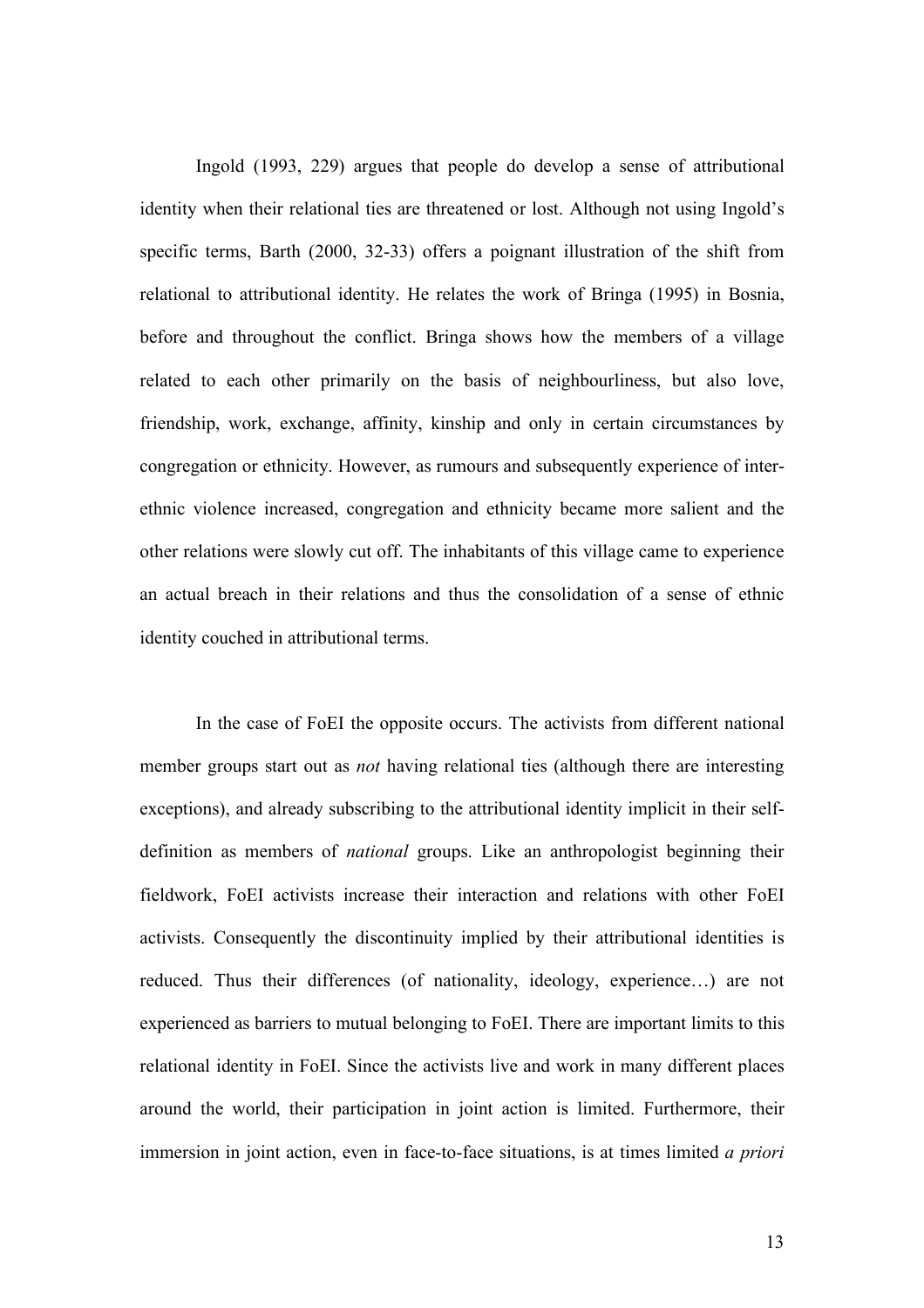by attributional identity. Although these instances are telling in the way attributional and relational senses of identity can clash in daily life, most activists develop close relational ties with other FoE activists from around the world and cooperate on a regular basis.

The regular interaction is carried out primarily by means of communication technology. This form of interaction is experienced as 'presence', and consequently as 'immersion in joint action' which is therefore experienced as being, and reinforcing, relational identity. Nonetheless, it is during face-to-face joint action at the international meetings that activists' initial *relational* sense of identity is engendered, and if this is *already* in place face-to-face meetings reinforce relational identity.

### **A face-to-face meeting - The Biennial General Meeting in Abuja**

Immersion in joint action, therefore is the basis upon which relational belonging is built. However, FoEI activists spend a considerable amount of time in joint action with many people during their daily lives, yet they do not invest time in developing all those relations in the same way as they invest in relations with other FoEI activists. Above all they do not refer to the sense of belonging engendered in all these other contexts as FoEI. Rather the international FoEI meetings effectively create a context for a type of joint action that makes a profound impression on activists' lives, while simultaneously designating certain people and contexts as FoEI. The joint action in which the activists engage during the meetings creates and maintains their sense of mutual belonging, of relational identity in non-face-to-face interaction, when they return to their different homes around the world. An analysis of a FoEI general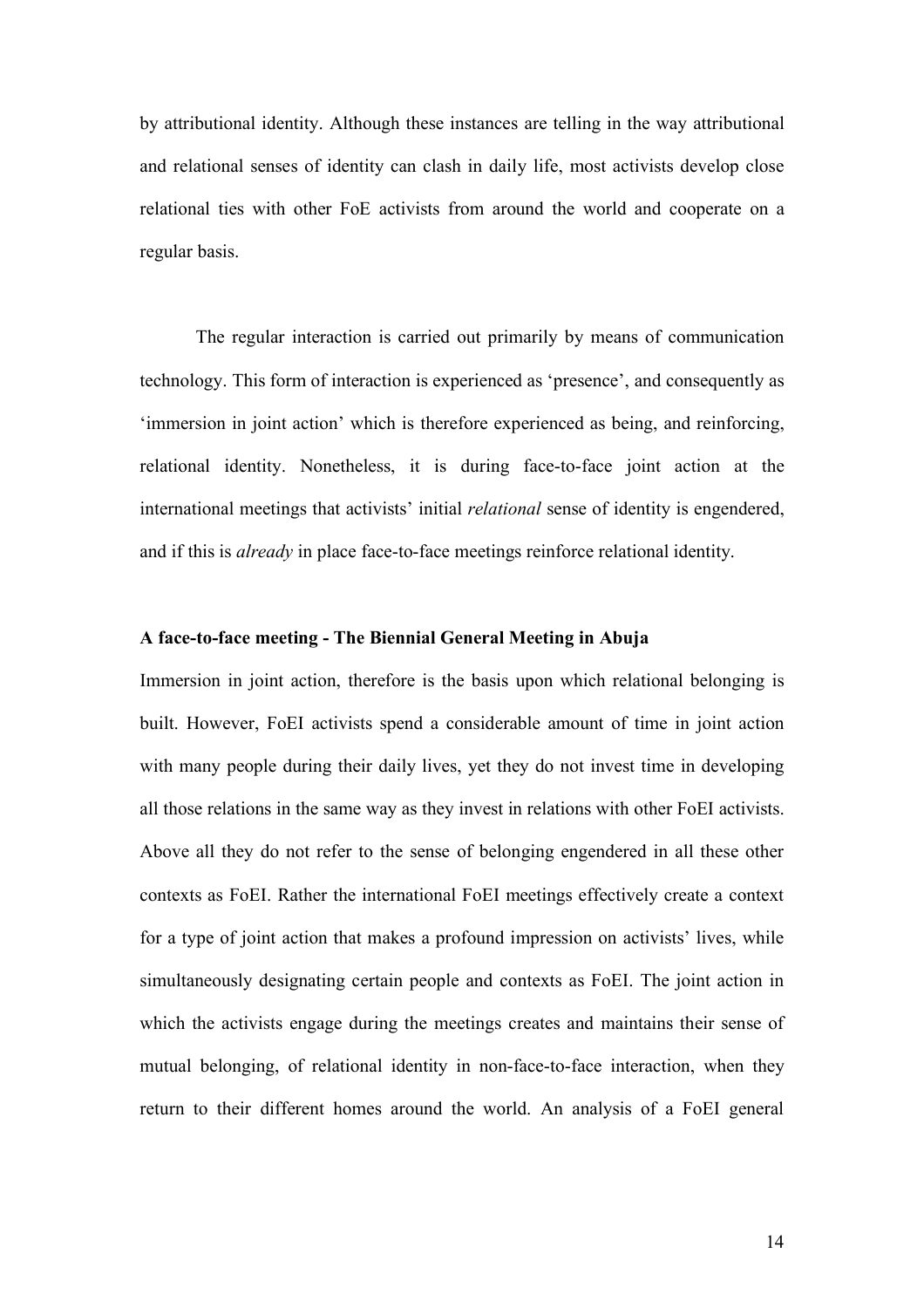meeting will elucidate what the specific joint activities in order to explain what happens at the meetings.

Every two years FoEI holds its General Meeting (BGM). Each BGM is hosted by a different FoE member group. In 2006 Environmental Rights Action (ERA), the Nigerian FoEI, member hosted the BGM. The meeting lasted for seven days. BGMs are generally divided into two broad phases: the pre-conference, which is open to a broader public and the BGM itself which discusses issues internal to FoEI. During the BGM in Nigeria key outcomes were the approval of a ten-year strategic map for FoEI and eight new full member groups were voted into the federation. After the membership discussions the chairwoman of FoEI invited representatives of the new full member groups into the plenary room, where she explained the outcome of the voting and welcomed them as full FoEI members: "Welcome to the Foe-I family!" she proclaimed. All the delegates spontaneously rose to their feet and clapped for at least two minutes, then as the clapping went on the new delegates took their places around the table where there was a placard with the name of their country: Guatemala, Sierra Leone, Ireland, Belgium Flanders, Bolivia, Swaziland, Nepal and Bangladesh.

Around sixty FoEI activists participated in the BGM in Nigeria, and four researchers, including myself – I was present in the dual role of researcher and delegate from FoE Malta. All the activities of the meeting were held in a hotel, of which the FoEI delegates occupied nearly all the rooms. The exceptions were three outings, when everyone bundled into two buses to visit a market, Abuja centre and an impressive waterfall two hours by bus away from the hotel. In practice this meant that participants spent most of the seven-day meeting within the same places. The places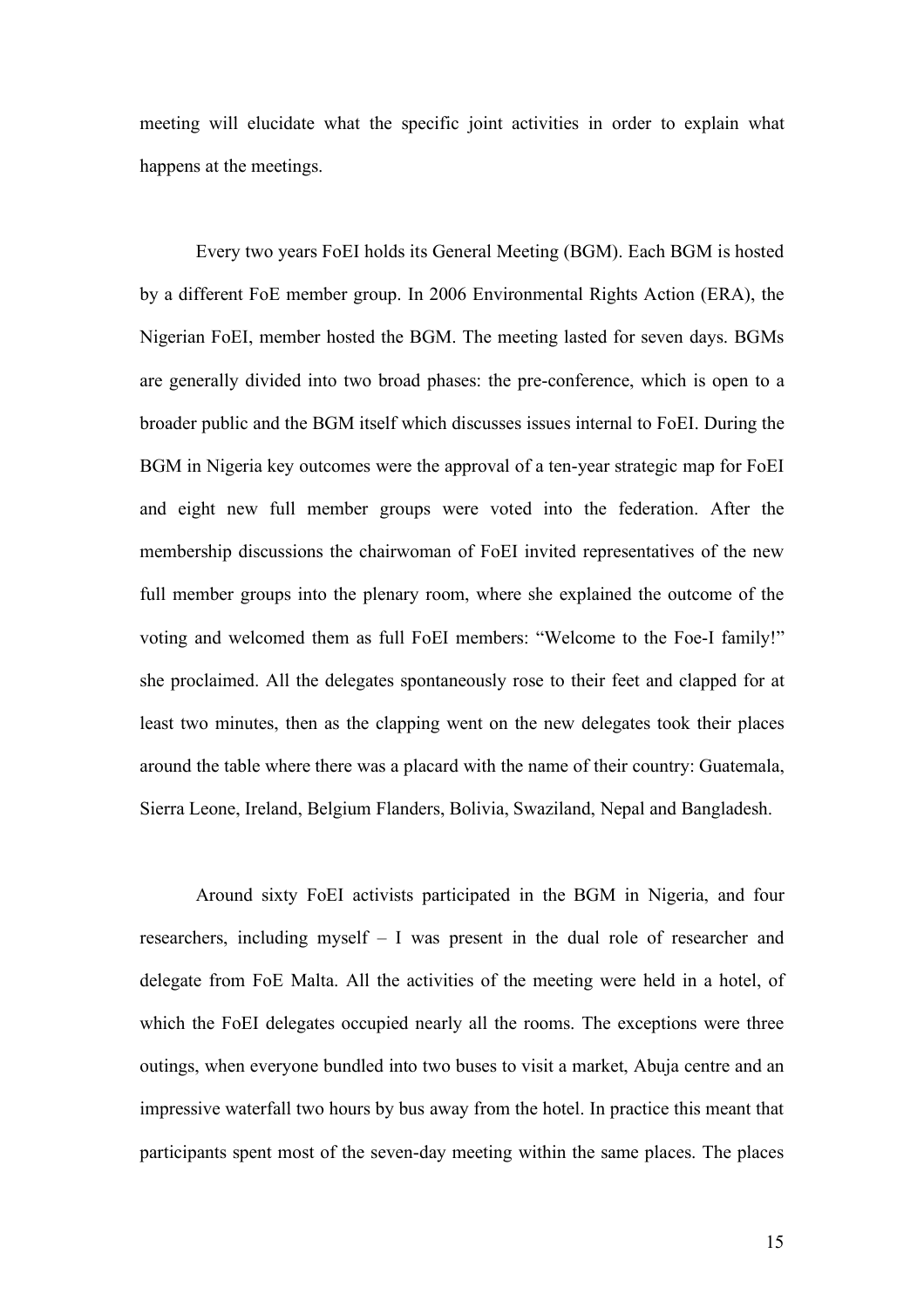chosen for these meetings are usually relatively isolated. In Nigeria in particular this aspect was further exaggerated because the participants, for security reasons, were strongly advised not to leave the hotel. The meetings are held away from very populated areas because the organisers want to minimise possible distractions.

The participants spent little or no time using computers due to the tightly packed agenda. Over and above the joint work during the formal meetings, the participants follow a more or less joint rhythm of waking, meals, work sessions, periods of rest – coffee breaks, cigarette breaks, evening entertainment or socialising, and retiring to their hotel room shared with another participant. During the meeting, participants spent most of their time focusing on tasks and activities *together* - there are rare moments of being alone or of not paying attention to what is occurring in the group. For the most part, in activities on the formal agenda and in the non-formal activities, people formed round shapes, either round a table, or standing talking or dancing in a circle, or a large oblong during plenary sessions. In these rounded shapes, the orientation of the participants' bodies and their attention was focused inwards, creating joint rhythms. In the evening dancing most people danced and moved to the same rhythm. In the conversations people took it in turns to talk, informally or formally with lists of speakers, creating a roving pulse: people turned their heads and slightly shifted their orientation to the next person who spoke, also shifting their orientation to different people if they were speaking – diffusing their attention among various listeners.

The intense sociality and shared rhythms of the meetings, in both time spent in the same places with other participants and in the greater face-to-face interaction than

16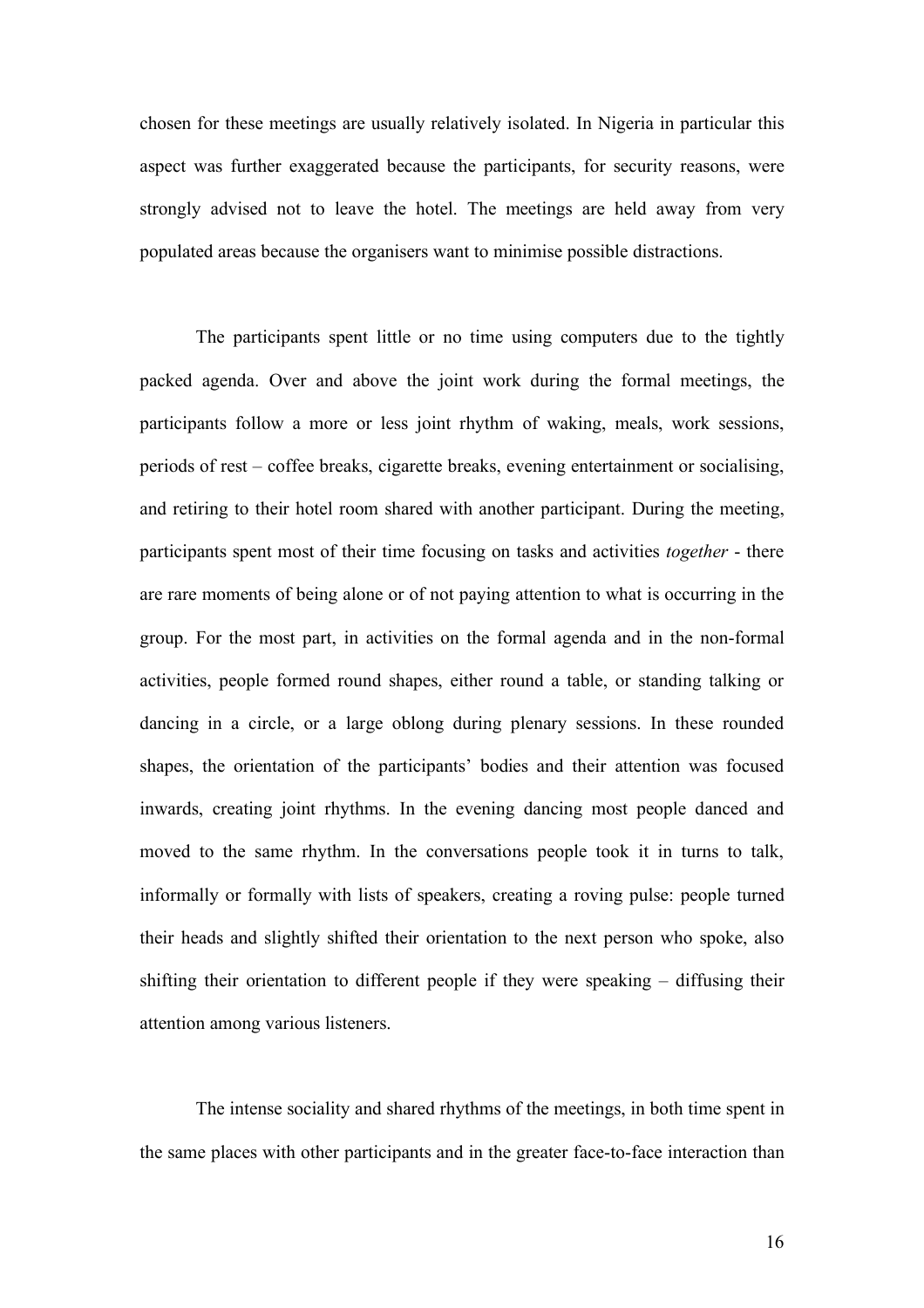what they are used to in their daily work, have led some of the participants to feel that these meetings are 'bubbles' – intense and inward looking, and detached from their daily lives and from the rest of the world. Time also feels different to activists at these meetings. For instance, approximately one year after the Abuja meeting at the next all-FoEI meeting (called an inter-BGM) in Swaziland, there were a number of people whom I had last met in Abuja. Laide (FoE Denmark) and Aurélie (FoE Spain), in separate instances, both exclaimed how strange it felt to meet again. To them and to myself it felt as though the time in between the meetings did not exist.

I do not wish to argue that the FoEI meetings are rituals. However, the literature about ritual and rites of passage has drawn my attention to what is particular about FoEI's face-to-face meetings. The meetings can therefore be compared with rituals, but up to a point. First, as I described above, participants feel that the meetings are different from their daily experiences in the intensity of sociality and in their peculiar sense of time they evoke. Second, the meetings clearly have the three stages Van Gennep delineated for rites of passage: separation, liminal phase, re-aggregation (Turner 1967). The participants (except for the activists organising the meeting in their home country) travel from all over the world to attend the meeting, which easily resonates with the first stage of separation. On arrival the pre-conference reinforces the phase of separation, since FoEI activists are presenting a conference primarily aimed at a non-FoEI audience. Then the General Meeting itself is the liminal phase. The return to their respective homes is the third and final phase of re-aggregation.

The 'special' time of ritual, created by the intense sociality and joint rhythms, makes the relations developed during these meetings more memorable and in some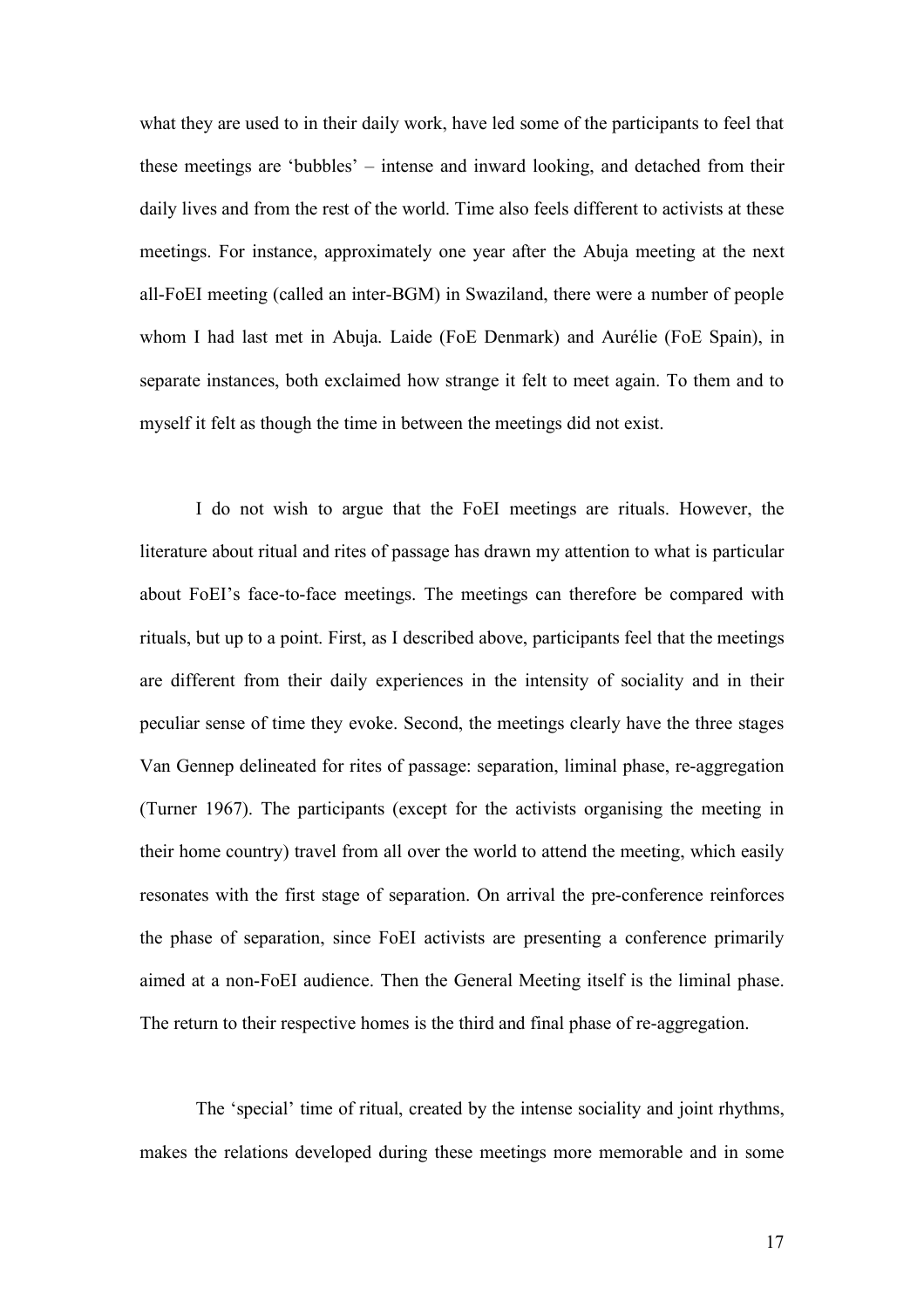way valuable. It follows that activists continue to invest in these relations through non-face-to-face relationships. Second, change is inherent in the movement, the travel described as part of a rite of passage (Parkin 1992, 17) and also integral to FoEI meetings. Therefore the potential for chance implied by movement, by travel makes understandable the shift from a bounded, attributional sense of identity to a relational one.

In addition, the travel involved in the first phase, which Van Gennep (and Turner *ibid* and Parkin 1992) calls *separation,* has a dual role. This first phase can be understood as creating boundaries between activists who attend the meetings and everybody else who does not. Baumann's (1992, 113) suggests that one of the resources of ritual is the possibility to change the definition of 'who is 'us and who is 'them', in other words mutual belonging. He argues that this is due to the different possible modes of participation in rituals, such as being organisers or specialists, guests, witnesses or sponsors among others.

As such, the 'resource' of ritual – especially observed in initiation rituals (Turner 1967, Barth 2000, 24) – elucidate how mutual group belonging is generated. However, this phase can be equally understood as a phase of congregation that does not necessitate the idea of discontinuity implicit in separation, especially, since those FoE activists who do not attend the meetings are still considered FoEI activists in the imagined community of FoEI. Therefore the change inherent in movement that Parkin refers to can be seen in that the meetings congregate FoEI activists. They bring together people who previously did not relate to each other, or reinforce already present relations by this re-congregation.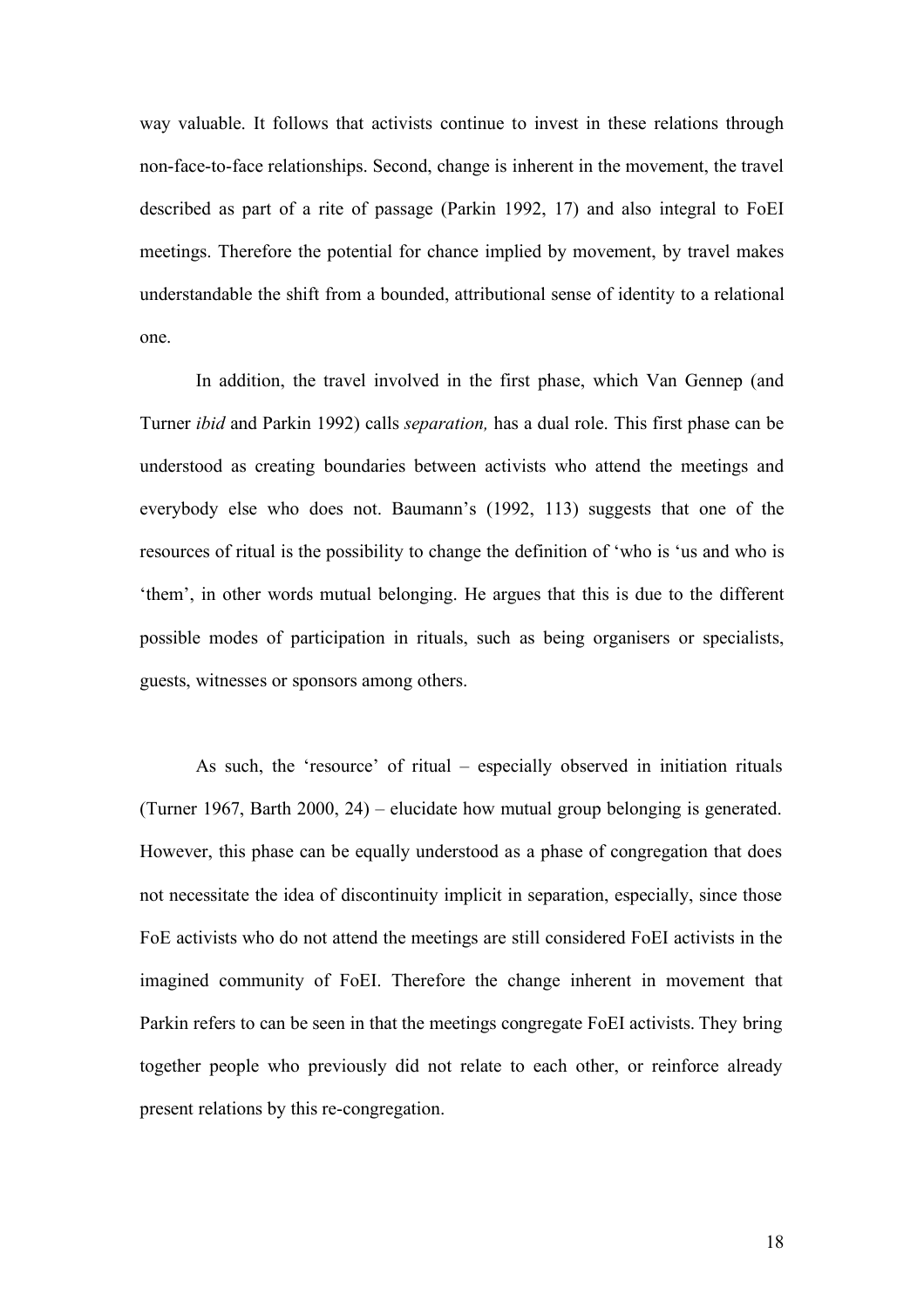However, the primary contrast between the literature on ritual and rites of passage is what happens during the liminal phase. The liminal phase of the FoEI meetings does not collapse all the participants differences, as is expected according to Turner's notion of 'communitas'. Rather, as I have argued above, the differences between the activists are the basis for their participation in FoEI and in the meetings. Therefore in summary the comparison of the FoEI meetings in ritual is useful in the following ways only, because they help explain what is particular about these face-toface meetings:

- 1. Ritual is a 'special time'
- 2. Travelling has the potential for change because in itself it is a change
- 3. The change brought about by ritual might be a change in identity. Because of the different roles people can play in rituals.
- 4. The 'movement' can be seen as a congregation as well as a separation.

#### **Conclusion**

In summary, FoEI has a membership structure based on attributional identity. This is an identity, apart from anything else, that is part of their endeavour to distinguish FoEI from other groups, such as other international environmental federations in a competitive environment of NGO political economy. Nonetheless, this attributional identity is at odds with the activists' relational sense of mutual belonging. The activists' relational bonds are primarily engendered during immersion in join action at international face-to-face meetings. It is the particularity of these meetings, the intense sociality, the joint rhythms and 'special time', as well as the potential for change inherent in the travel and movements involved in the meetings that make space for the development of relational bonds. Subsequently their regular non-face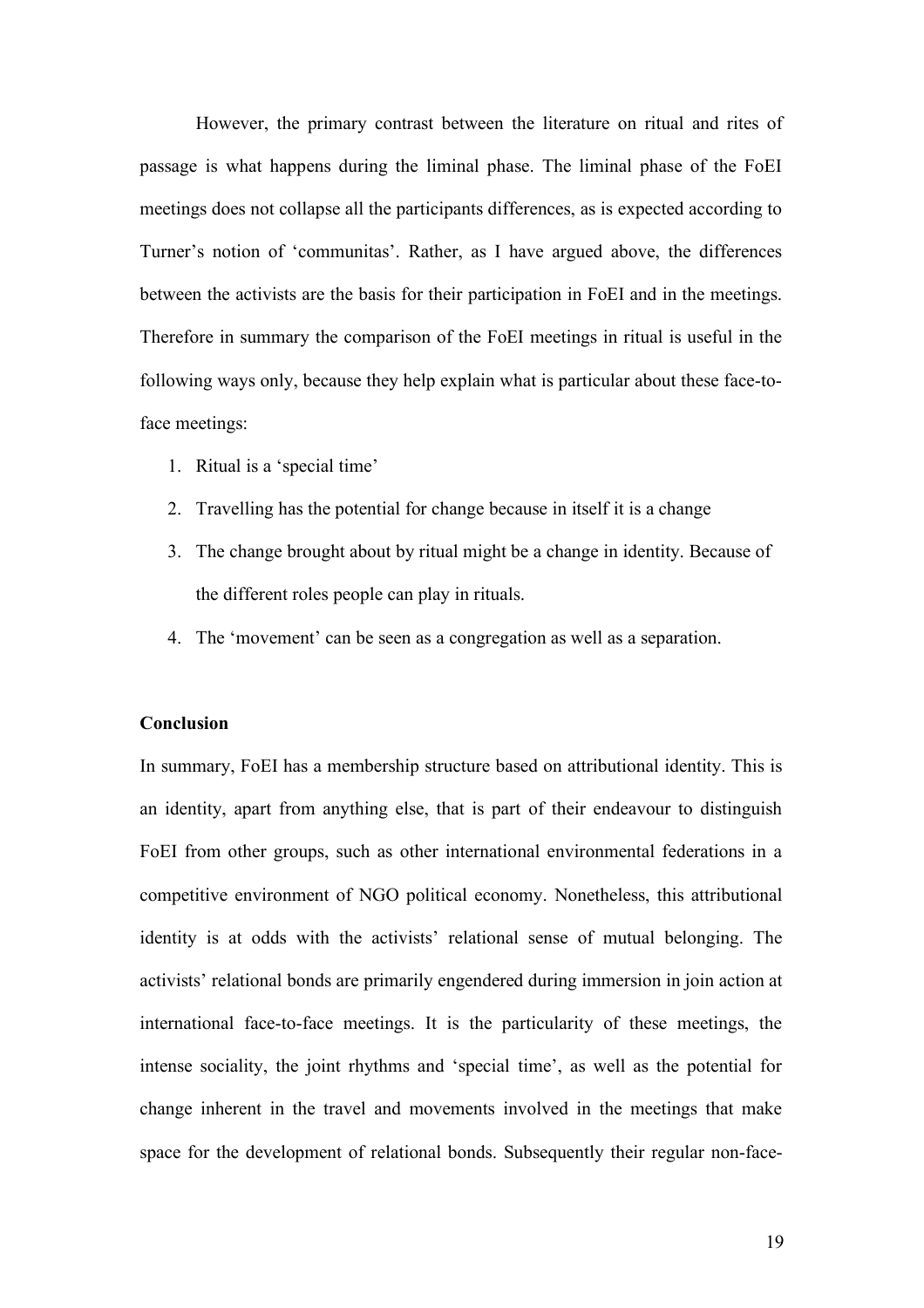to-face interaction is felt as presence and as such is a continuation of joint action in a common environment. Being experienced as presence, and therefore as joint action in a common environment, non-face-to-face interaction can not only reinforce but also develop those relational bonds of mutual belonging and social ties.

To return to the opening comparison with a transnational migrant organisation, it is interesting to outline a contrast between the UYA and FoEI that might generate interesting questions. The members of UYA interact with members from other countries on the basis of a single imagined community – in this case the Ukranian nation. Where as FoEI activists first imagine themselves as members of their different imagined nations and subsequently imagine those nations as member of a community of communities – as imagined worlds (Appadurai 1996, 51). What difference to the types of relations and the means of maintaining these relations do these different imaginations make?

# **References**

Anderson, B. (1983), *Imagined Communities: Reflections on the origins and the spread of nationalism* (London: Verso).

Appadurai, A. (2005 [1996]), *Modernity at Large: cultural dimensions of modernity* (USA UK: Minnesota University Press).

Barth, F. (2000), 'Boundaries and connections', in Cohen, A. (ed.), *Signifying Identities: Anthropological perspectives on boundaries and contested values* (London New York: Routledge).